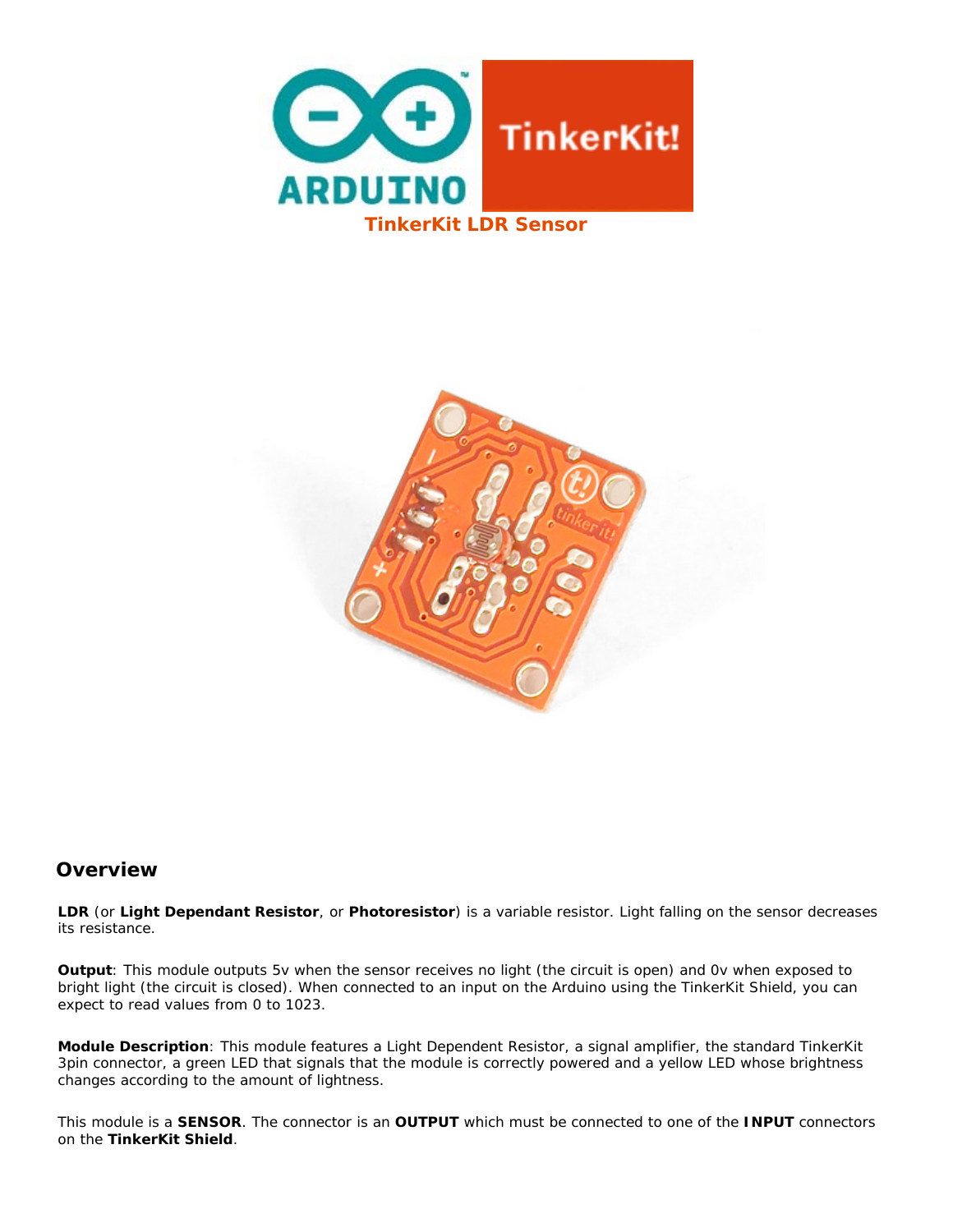## **Code Example**

*/\* Analog input, analog output, serial output Reads an analog input pin, and T000090 LDR Analog Sensor connected to I0, maps the result to a range from 0 to 255 and uses the result to set the pulsewidth modulation (PWM) on a T010111 LED Module connected on O0. Also prints the results to the serial monitor. created 29 Dec. 2008 Modified 4 Sep 2010 by Tom Igoe modified 7 dec 2010 by Davide Gomba This example code is in the public domain. \*/* #define O0 11 #define O1 10 #define O2 9 #define O3 6 #define O4 5 #define O5 3 #define I0 A0 #define I1 A1 #define I2 A2 #define I3 A3 #define I4 A4 #define I5 A5 *// These constants won't change. They're used to give names // to the pins used:* const int analogInPin = I0; *// Analog input pin that the LDR is attached to* const int analogOutPin= O0; *// Analog output pin that the LED is attached to* int sensorValue = 0; *// value read from the pot* int outputValue = 0; *// value output to the PWM (analog out)* void **setup**() { *// initialize serial communications at 9600 bps:* Serial.begin(9600); } void **loop**() { *// read the analog in value:* sensorValue = analogRead(analogInPin);